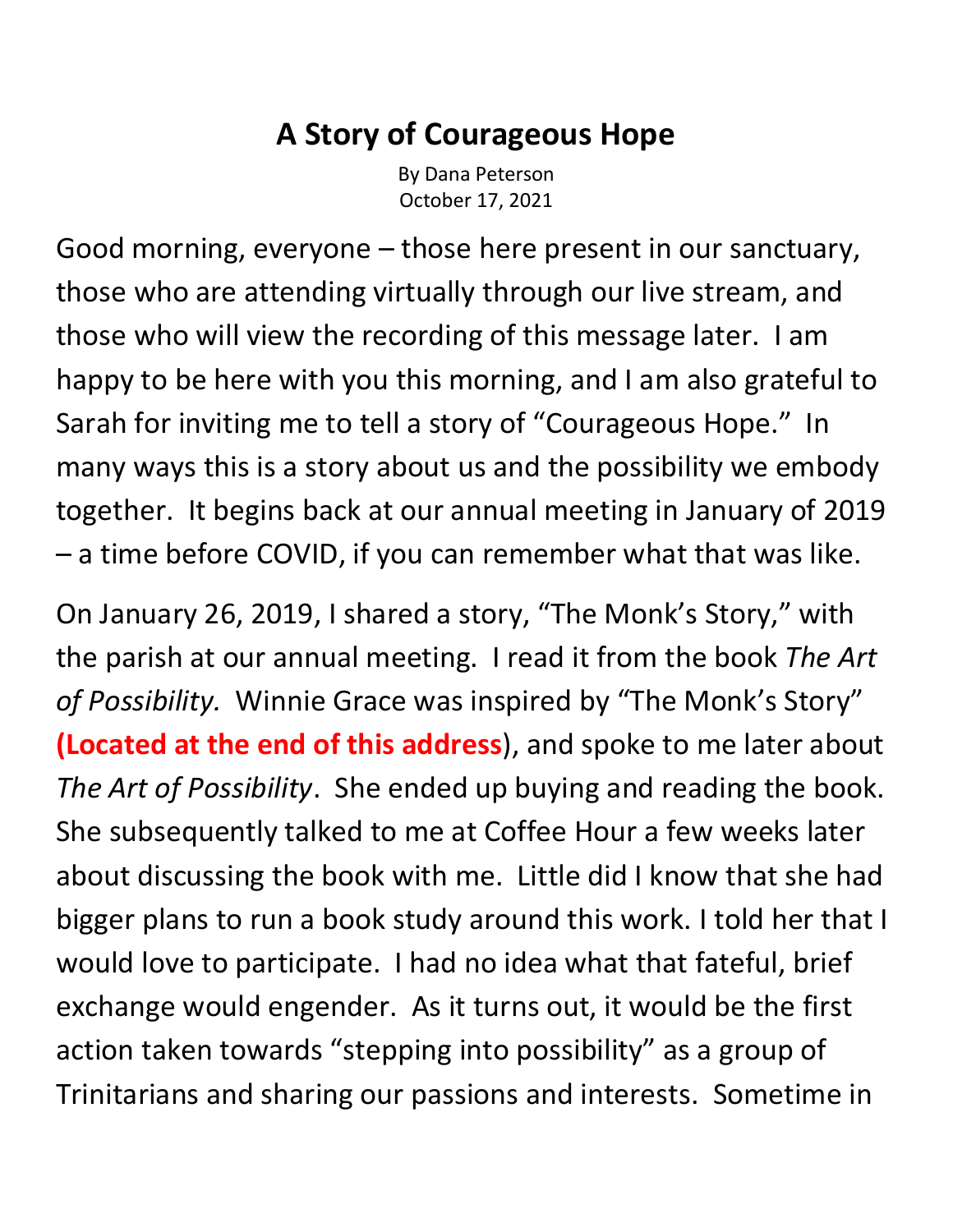May of 2019, Winnie spoke to me again at Coffee Hour and she seemed dejected, and she shared with me that her idea for sharing this book with others as a book study had not met with much support or approval. I told her that we could continue to think about it and pray for what might be.

Fast forward a month or so, when Winnie and I had another Coffee Hour conversation. Liam was preparing to leave on sabbatical, and the church was going to have to exercise greater lay leadership. I thought maybe her idea could be part of that leadership and suggested it to her. I proposed that we work together on the timing and the audience. She picked the Women of Trinity as the group to approach and the October meeting to raise the idea. She invited me to be a speaker at that meeting and to share my thoughts about the book. I did that, and the Women of Trinity decided to sponsor the book study as one of their ministries. They expanded the audience to anyone in the parish, and some people invited friends from outside to join. At first, I didn't realize that I was going to be the leader of this book study, but that is what ended up happening. What I had imagined was that I would be learning alongside others and perhaps co-facilitate the study. I'm still not quite sure how it happened, but Winnie can be a quiet, soft spoken persuasive presence. She works perhaps a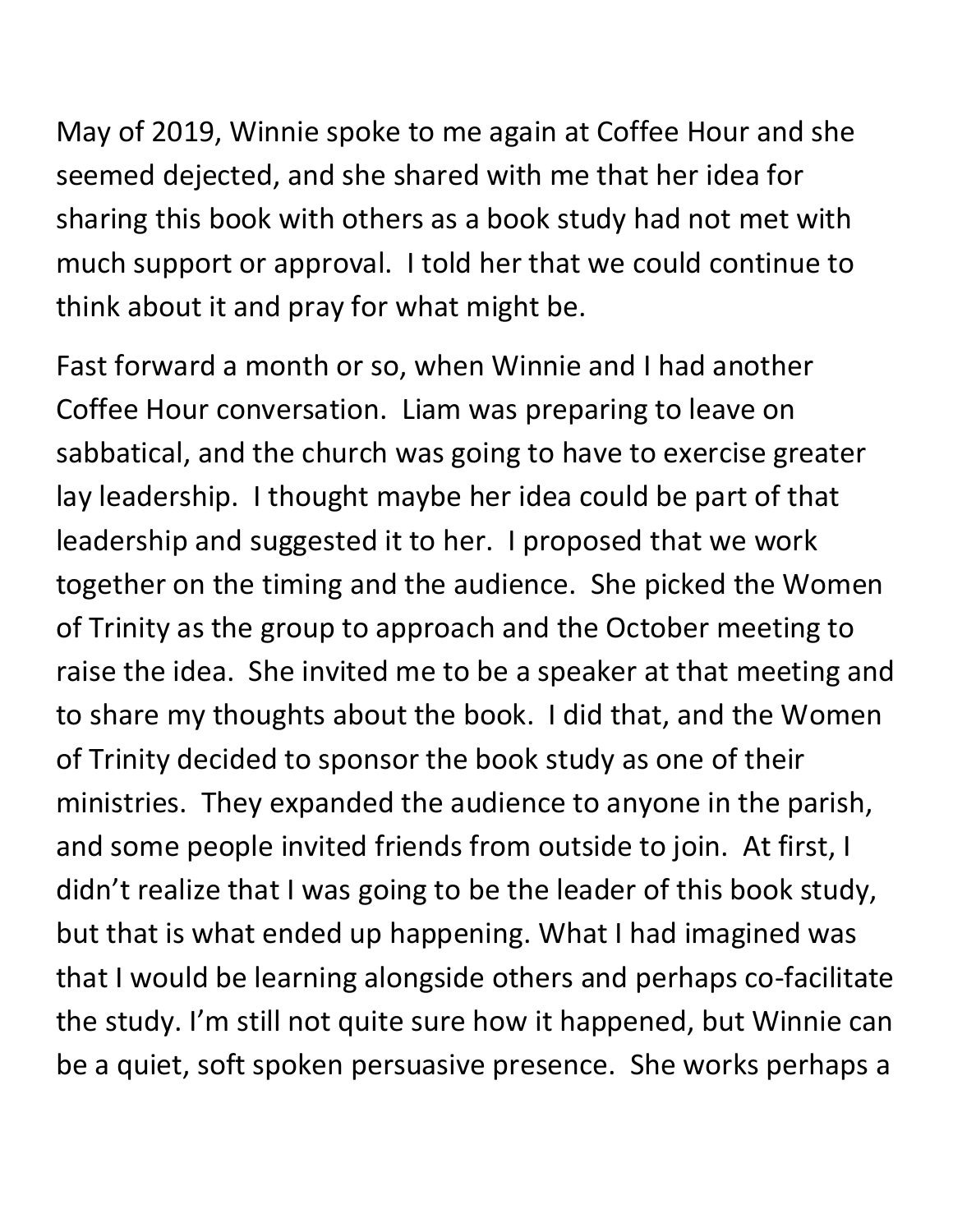little bit like the way the Holy Spirit works to move us. She certainly moved me. We began in late October, and for the first few meetings (months) we had between 12 and 18 people participate.

We had only journeyed about 1/3 of the way through the 12 practices in the book (they are called practices for a reason – because they take work) when COVID struck and put a pause on our study. After about 3 or 4 months, once we had started using Zoom for interactive prayer services, Winnie, Wendy and I talked about resuming the book study virtually. I realized that we were growing together through this study and that we were actually living "The Monk's Story" – we were growing together as a small community. As the facilitator, I began to realize that I was learning as much if not more than the other participants. They were having a transformative impact on me. The growth that I felt occurring was important because for the past three years I have been experiencing some challenges both professionally and personally. The *Art of Possibility* practices require courage and emphasize hope. I have been able to grow in both courage and hope through sharing and executing these practices. The linkage to spirituality, and what we are called to do, was empowering.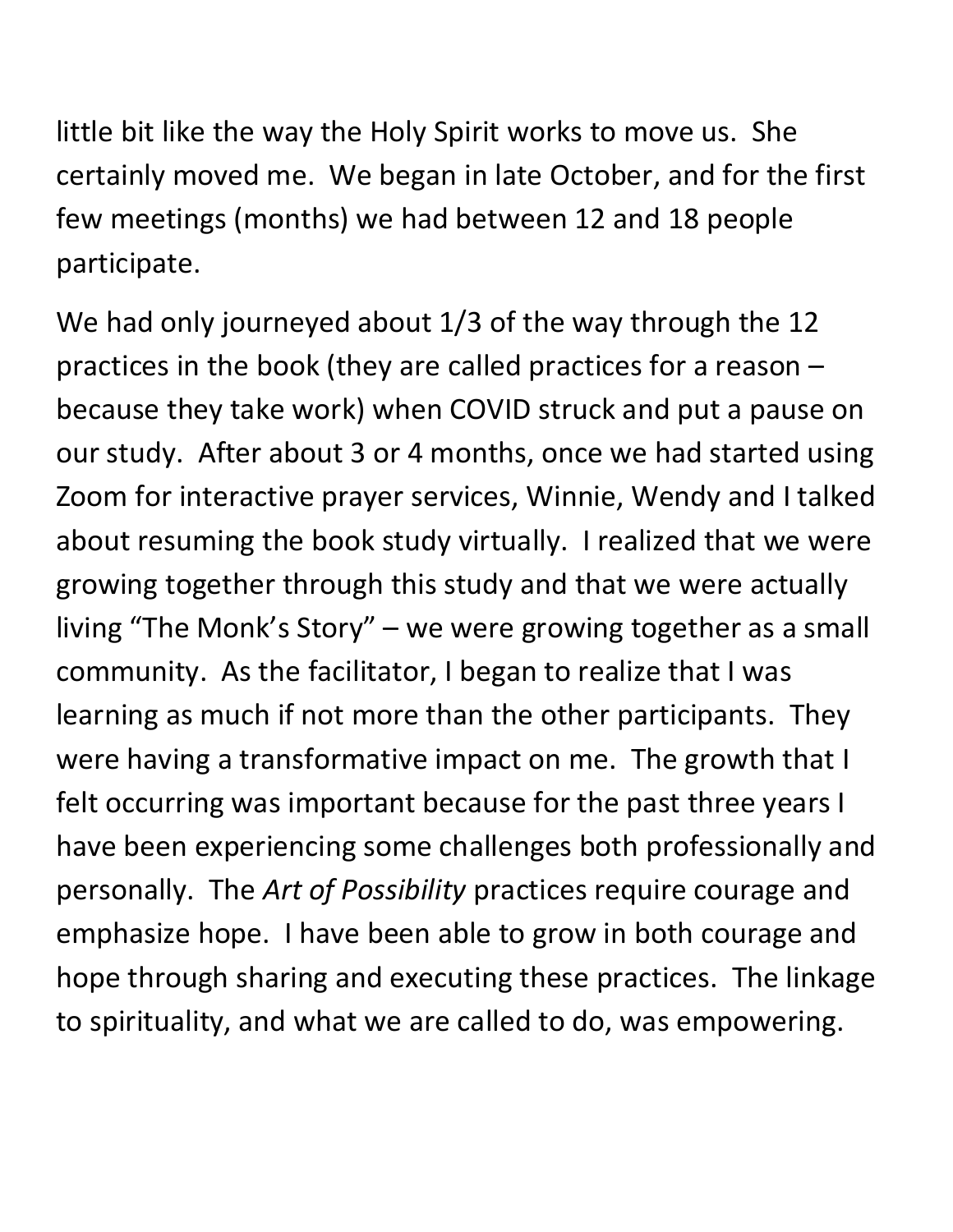So, I want to thank everyone who participated in any way in this activity, but especially those who finished this book study with me. I am a better person because of their support. I would like to thank each of you individually for what I consider your distilled influence on me:

- Winnie for your support and encouragement throughout the process along with your abundance of hope;
- Wendy for your connections to personal insights and keeping us all going;
- Nanci for your reflective spiritual connections along with a focus on having fun together;
- Sally for your helping us/me to remember all of the little things we can do to be helpful and make a difference;
- Jim for your pragmatic connections and intuitive insights into intentional growth and outreach;
- Kathy for your focus on collective responsibility and being open to the changes we need to make.

Finally, I would like to acknowledge you, Sarah, for your courage, hope, enthusiasm and validation of the work this study group was undertaking together and inspiration to carry it forward.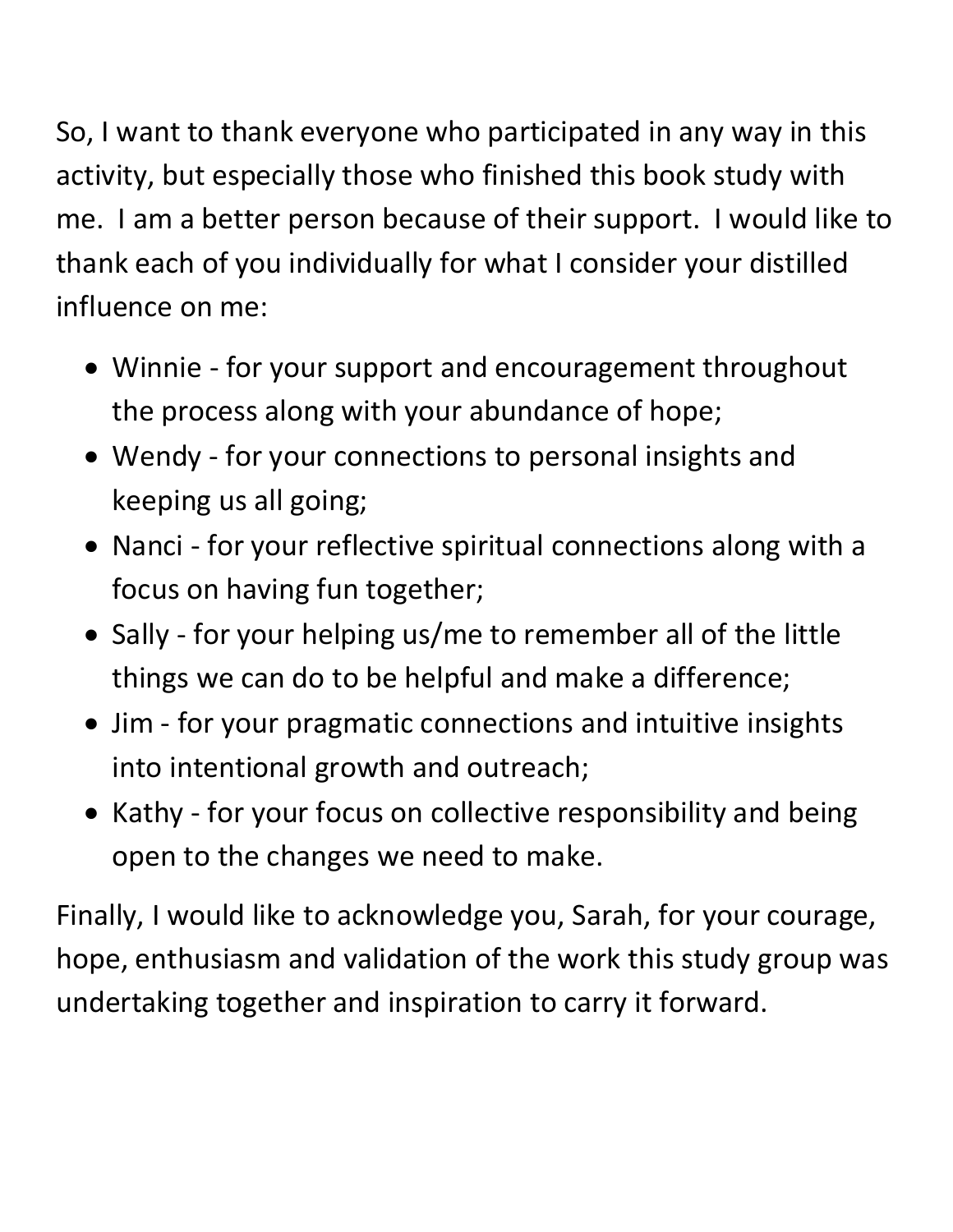We finished the book study and application of the 12 practices that in itself was an act of Courageous Hope. Now, we are called to tell our story more fully as a parish and share it with the wider community. That will be another act of Courageous Hope.

By the way, if anyone really wants to know why I carry the banner up to Main Street, it is for those who inspired me to do so through this book study. Thank you.

Also, as "The Monk's Story" suggests, look around, the Messiah is among us.